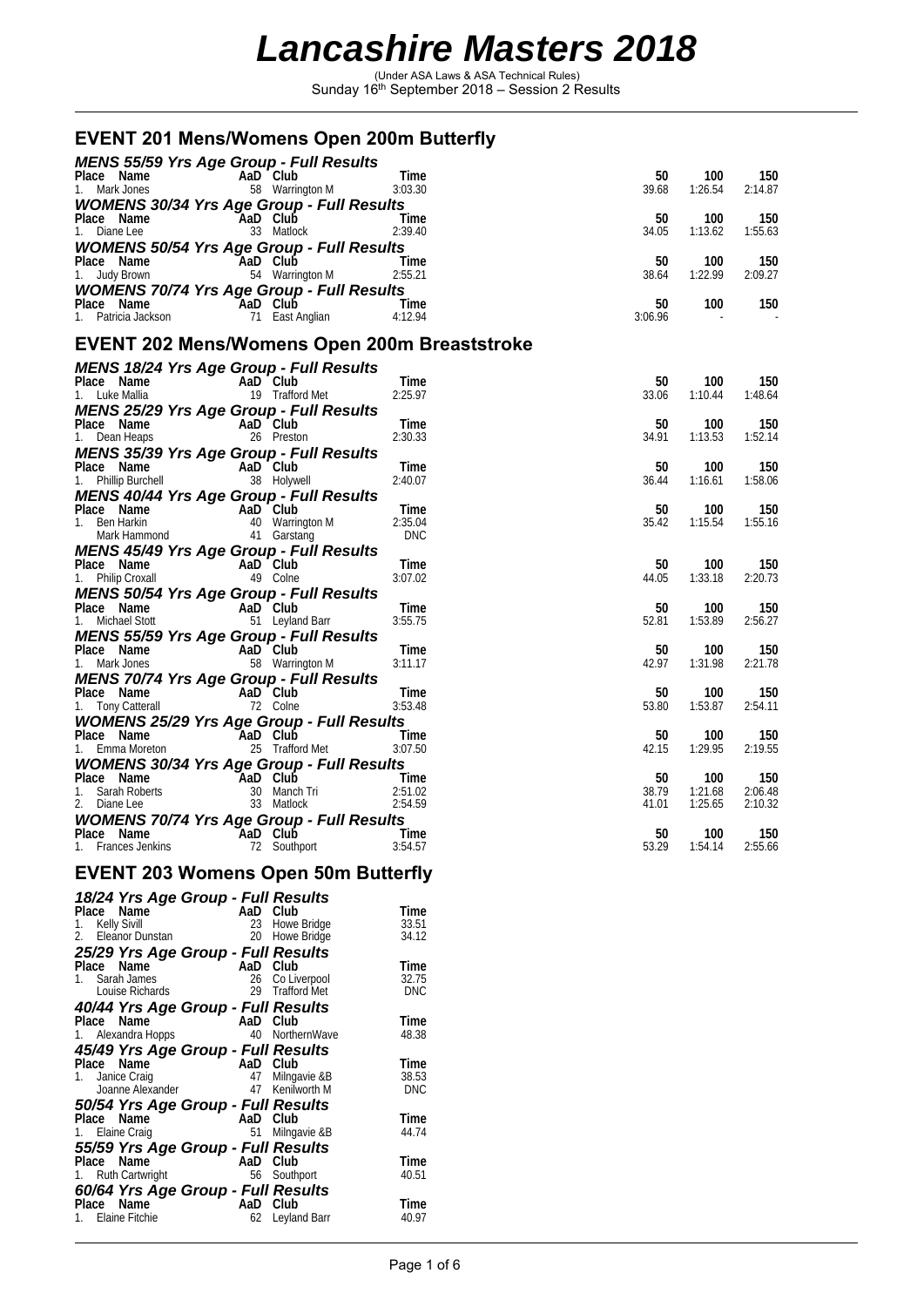(Under ASA Laws & ASA Technical Rules) Sunday 16th September 2018 – Session 2 Results

|       | 65/69 Yrs Age Group - Full Results               |          |                                          |                |
|-------|--------------------------------------------------|----------|------------------------------------------|----------------|
| Place | Name                                             | AaD Club |                                          | Time           |
| 1.    | Noreen Edery                                     |          | 67 East Leeds                            | 45.86          |
|       | 70/74 Yrs Age Group - Full Results               |          |                                          |                |
|       | Place Name                                       | AaD Club |                                          | Time           |
|       | 1. Patricia Jackson                              | 71       | East Anglian                             | 48.30          |
|       |                                                  |          |                                          |                |
|       |                                                  |          | <b>EVENT 204 Mens Open 50m Butterfly</b> |                |
|       | 18/24 Yrs Age Group - Full Results               |          |                                          |                |
|       | Place Name                                       | AaD Club |                                          | Time           |
| 1.    | Stephen Marshall                                 |          | 23 Blackpool Aq                          | 27.32          |
|       | 25/29 Yrs Age Group - Full Results               |          |                                          |                |
|       | Place Name                                       | AaD Club |                                          | Time           |
|       | 1. Gregory Thomas                                | 25       | Co Liverpool                             | 27.81          |
| 2.    | Stephen McQuilliam                               | 25       | Co Liverpool                             | 30.62          |
|       | 3. Craig Booth                                   |          | 25 Oswestry Ott                          | 32.92          |
|       | 30/34 Yrs Age Group - Full Results               |          |                                          |                |
|       | Place Name                                       | AaD Club |                                          | Time           |
|       | 1. Jonathan Doyle                                |          | 33 Preston                               | 35.77          |
|       | 40/44 Yrs Age Group - Full Results               |          |                                          |                |
| Place | Name                                             | AaD      | Club                                     | Time           |
|       | 1. Mark Hammond<br>2. Matthew Burrows            | 41<br>41 | Garstang<br>Leyland Barr                 | 29.64<br>30.92 |
|       | 3. Russell Brass                                 | 43       | Clitheroe                                | 33.16          |
|       | 45/49 Yrs Age Group - Full Results               |          |                                          |                |
|       | Place Name                                       | AaD Club |                                          | Time           |
|       | 1. Eric Fewster                                  | 46       | NorthernWave                             | 30.07          |
|       |                                                  |          |                                          |                |
| Place | 50/54 Yrs Age Group - Full Results<br>Name       | AaD Club |                                          | Time           |
|       | Alex Metcalfe                                    |          | 51 Preston                               | DNC            |
|       |                                                  |          |                                          |                |
|       | 55/59 Yrs Age Group - Full Results<br>Place Name | AaD      | Club                                     |                |
|       | 1. Alec Johnson                                  |          | 56 Trafford Met                          | Time<br>28.13  |
|       | 2. Russell Mason                                 |          | 55 Warrington M                          | 29.98          |
| 3.    | lan Powell                                       |          | 59 Welsh Ind                             | 36.85          |
|       | 60/64 Yrs Age Group - Full Results               |          |                                          |                |
|       | Place Name                                       | AaD Club |                                          | Time           |
| 1.    | Steven Wall                                      | 64       | Co Liverpool                             | 31.43          |
|       | 2. Geoffrey Holme                                |          | 64 Trafford Met                          | 36.59          |
|       | 65/69 Yrs Age Group - Full Results               |          |                                          |                |
|       | Place Name                                       | AaD Club |                                          | Time           |
|       | 1. Derek Booth                                   |          | 69 Warrington M                          | 40.68          |
|       | 70/74 Yrs Age Group - Full Results               |          |                                          |                |
|       | Place Name                                       | AaD Club |                                          | Time           |
|       | 1. William Dutton                                | 74       | Warrington M                             | 52.04          |
|       |                                                  |          |                                          |                |

### **EVENT 205 Womens Open 100m Freestyle**

| 18/24 Yrs Age Group - Full Results             |     |                 |            |       |
|------------------------------------------------|-----|-----------------|------------|-------|
| Place Name                                     |     | AaD Club        | Time       | 50    |
| Jessica Whittle<br>1.                          |     | 24 Howe Bridge  | 1:08.77    | 33.46 |
| Jessica Hargreaves                             | 23  | Howe Bridge     | 1:13.31    | 34.57 |
| 25/29 Yrs Age Group - Full Results             |     |                 |            |       |
| Place Name                                     |     | AaD Club        | Time       | 50    |
| 1.<br>Bethan Corley                            |     | 26 Hoylake      | 1:06.14    | 32.00 |
| $\overline{2}$ .<br>Victoria Crawford Nictoria |     | 28 Blackpool Aq | 1:08.44    | 32.76 |
| Georgina Gardner-Stock                         |     | 25 N'wich Seals | <b>DNC</b> |       |
| 35/39 Yrs Age Group - Full Results             |     |                 |            |       |
| Place Name                                     |     | AaD Club        | Time       | 50    |
| Marie Coquet                                   | 39  | NorthernWave    | 1:38.92    | 48.05 |
| 40/44 Yrs Age Group - Full Results             |     |                 |            |       |
| Place Name                                     |     | AaD Club        | Time       | 50    |
| Kirstie Whyatt                                 | 42  | Blackpool Aq    | 1:14.99    | 35.96 |
| 45/49 Yrs Age Group - Full Results             |     |                 |            |       |
| Place Name                                     | AaD | Club            | Time       | 50    |
| Janice Craig<br>1.                             | 47  | Milngavie &B    | 1:13.91    | 34.96 |
| 2.<br>Andrea Thomas                            | 49  | Hoylake         | 1:17.86    | 36.97 |
| 50/54 Yrs Age Group - Full Results             |     |                 |            |       |
| Place Name                                     |     | AaD Club        | Time       | 50    |
| 1.<br>Judy Brown                               |     | 54 Warrington M | 1:08.34    | 33.07 |
| 2.<br>Elaine Craig                             | 51  | Milngavie &B    | 1:22.24    | 38.65 |
| 3.<br>Elaine Cooke                             | 54  | Southport       | 1:29.33    | 42.17 |
| 60/64 Yrs Age Group - Full Results             |     |                 |            |       |
| Place Name                                     | AaD | Club            | Time       | 50    |
| Jill Jones<br>1.                               | 61  | Blackpool Aq    | 1:11.94    | 34.32 |
| 75/79 Yrs Age Group - Full Results             |     |                 |            |       |
| Name<br>Place                                  | AaD | Club            | Time       | 50    |
| Doreen Gordon                                  | 76  | Southport       | 1:40.97    | 47.15 |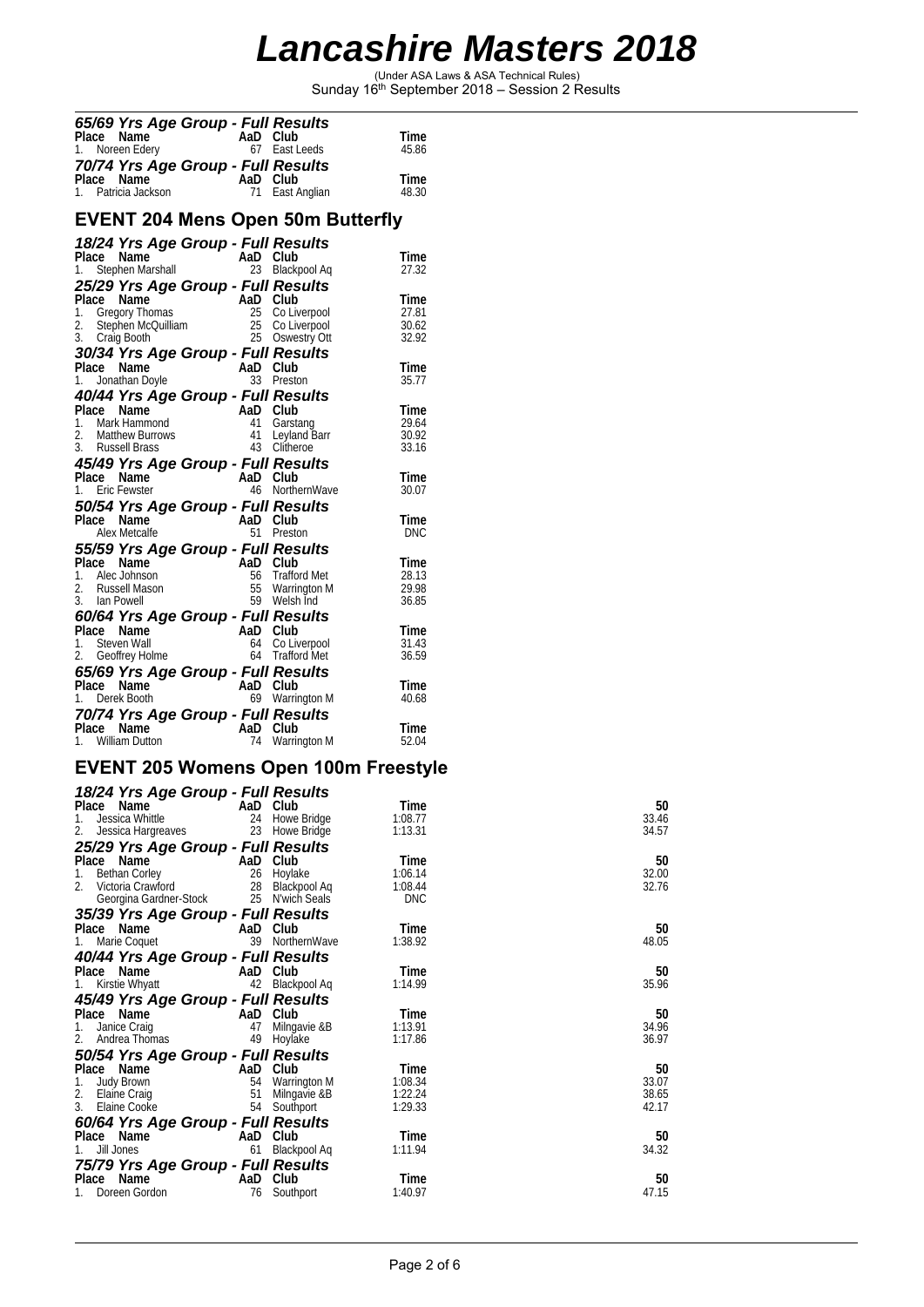(Under ASA Laws & ASA Technical Rules) Sunday 16th September 2018 – Session 2 Results

#### **EVENT 206 Mens Open 100m Freestyle**

|          | 18/24 Yrs Age Group - Full Results |           |                      |                    |                |
|----------|------------------------------------|-----------|----------------------|--------------------|----------------|
|          | Place Name                         | AaD Club  |                      | Time               | 50             |
| 1.       | Neil Wylie                         | 18        | Prescot              | 51.66              | 24.53          |
| 2.       | Stephen Marshall                   |           | 23 Blackpool Aq      | 55.70              | 27.48          |
| 3.       | Jacob Boyle                        |           | 19 Trafford Met      | 57.51              | 28.15          |
|          | 25/29 Yrs Age Group - Full Results |           |                      |                    |                |
|          | Place Name                         | AaD Club  |                      | Time               | 50             |
| 1.       | Dean Heaps                         |           | 26 Preston           | 59.35              | 28.34          |
| 2.       | Cameron Kelly                      | 25        | Serpentine           | 1:00.78            | 29.64          |
| 3.       | Stephen McQuilliam                 |           | 25 Co Liverpool      | 1:04.41            | 32.06          |
|          | 30/34 Yrs Age Group - Full Results |           |                      |                    |                |
|          | Place Name                         | AaD Club  |                      | 1 ime              | 50             |
| 1.       | Paul Emmins                        | 34        | Trafford Met         | 57.30              | 27.40          |
|          | David Neal                         |           | 34 Garstang          | DNC                |                |
|          |                                    |           |                      |                    |                |
|          | 35/39 Yrs Age Group - Full Results | AaD Club  |                      |                    | 50             |
|          | Place Name                         |           |                      | Time               |                |
| 1.       | Nick Valentine                     | 37        | Newcastle            | 58.45              | 28.64          |
| 2.<br>3. | Jonthan Grundy                     | 36        | Preston              | 1:01.47            | 29.45<br>30.29 |
| 4.       | Michael Rimmington                 |           | 38 Warrington M      | 1:03.15<br>1:08.31 | 32.17          |
|          | Stephen Barrow                     |           | 39 Howe Bridge       |                    |                |
|          | 40/44 Yrs Age Group - Full Results |           |                      |                    |                |
|          | Place Name                         | AaD Club  |                      | Time               | 50             |
| 1.       | Christopher Rix                    | 42        | Warrington M         | 56.49              | 26.57          |
| 2.       | Mark Hammond                       | 41        | Garstang             | 1:00.00            | 28.74          |
| 3.       | Ben Harkin                         | 40        | Warrington M         | 1:01.29            | 29.08          |
| 4.       | Russell Brass                      | 43        | Clitheroe            | 1:03.45            | 30.11          |
| 5.       | Dean Evans                         |           | 42 Manch Tri         | 1:05.48            | 31.92          |
|          | 45/49 Yrs Age Group - Full Results |           |                      |                    |                |
|          | Place Name                         | AaD Club  |                      | Time               | 50             |
| 1.       | Eric Fewster                       |           | 46 NorthernWave      | 1:05.77            | 32.04          |
|          |                                    |           |                      |                    |                |
| 2.       | Michael Boyle                      |           | 49 Trafford Met      | 1:07.50            | 32.47          |
|          |                                    |           |                      |                    |                |
|          | 50/54 Yrs Age Group - Full Results | AaD       | Club                 | Time               | 50             |
| 1.       | Place Name<br>Anthony Wylie        | 51        | Prescot              | 1:02.11            | 29.99          |
| 2.       | Peter Massheder                    | 52        | NorthernWave         | 1:08.55            | 33.65          |
| 3.       | Michael Stott                      | 51        | Leyland Barr         | 1:28.31            | 42.78          |
| 4.       | Stephen Moores                     | 51        | Trafford Met         | 1:29.92            | 44.27          |
|          | Christopher Horne                  |           | 51 Leyland Barr      | DNC                |                |
|          |                                    |           |                      |                    |                |
|          | 55/59 Yrs Age Group - Full Results |           |                      |                    |                |
| 1.       | Place Name<br>lan Powell           | AaD<br>59 | Club<br>Welsh Ind    | Time<br>1:11.17    | 50<br>34.33    |
| 2.       | James Hunter                       |           | 57 Bracknell         | 1:14.05            | 34.42          |
| 3.       | Edwin Lace                         |           | 59 NorthernWave      | 1:18.87            | 38.01          |
|          |                                    |           |                      |                    |                |
|          | 60/64 Yrs Age Group - Full Results |           |                      |                    |                |
|          | Place Name                         | AaD Club  |                      | 1 ime              | 50             |
| 1.       | Steven Wall                        | 64        | Co Liverpool         | 1:05.85            | 32.05          |
| 2.       | Geoffrey Holme                     | 64        | Trafford Met         | 1:12.52            | 34.51          |
|          | 65/69 Yrs Age Group - Full Results |           |                      |                    |                |
|          | Place Name                         | AaD Club  |                      | -lime              | 50             |
| 1.       | Brian Ryder                        | 65        | Blackpool Aq         | 1:18.04            | 37.33          |
| 2.       | John Edwards                       | 65        | Halton               | 1:32.24            | 44.47          |
| 3.       | Raymond Marshall                   |           | 69 Halton            | 1:45.13            | 48.39          |
|          | 70/74 Yrs Age Group - Full Results |           |                      |                    |                |
|          | Place Name                         | AaD Club  |                      | Time               | 50             |
| 1.       | <b>Tony Catterall</b>              |           | 72 Colne             | 1:26.55            | 42.23          |
|          | 75/79 Yrs Age Group - Full Results |           |                      |                    |                |
| 1.       | Place Name<br>Keith Leary          | AaD<br>79 | Club<br>Blackpool Aq | 1 ime<br>1:50.39   | 50<br>54.93    |

#### **EVENT 207 Womens Open 50m Breaststroke**

| 18/24 Yrs Age Group - Full Results |     |                     |            |
|------------------------------------|-----|---------------------|------------|
| Place Name                         |     | AaD Club            | Time       |
| Jessica Hargreaves<br>1.           | 23  | Howe Bridge         | 44.63      |
| Sarah Sharrock<br>2.               | 24  | <b>Trafford Met</b> | 54.93      |
| 25/29 Yrs Age Group - Full Results |     |                     |            |
| Place Name                         | AaD | Club                | Time       |
| 1. Emma Moreton                    | 25  | <b>Trafford Met</b> | 38.59      |
| Georgina Gardner-Stock             | 25  | N'wich Seals        | <b>DNC</b> |
| 35/39 Yrs Age Group - Full Results |     |                     |            |
| Place Name                         | AaD | Club                | Time       |
| Carole Jepson<br>1.                | 36  | Leyland Barr        | 37.43      |
| 2. Marie Coquet                    | 39  | NorthernWave        | 57.64      |
| 40/44 Yrs Age Group - Full Results |     |                     |            |
| Place Name                         | AaD | Club                | Time       |
| 1. Alexandra Hopps                 | 40  | NorthernWave        | 51.90      |
| 55/59 Yrs Age Group - Full Results |     |                     |            |
| Place Name                         | AaD | Club                | Time       |
| <b>Ruth Cartwright</b><br>1.       | 56  | Southport           | 43.39      |
|                                    |     |                     |            |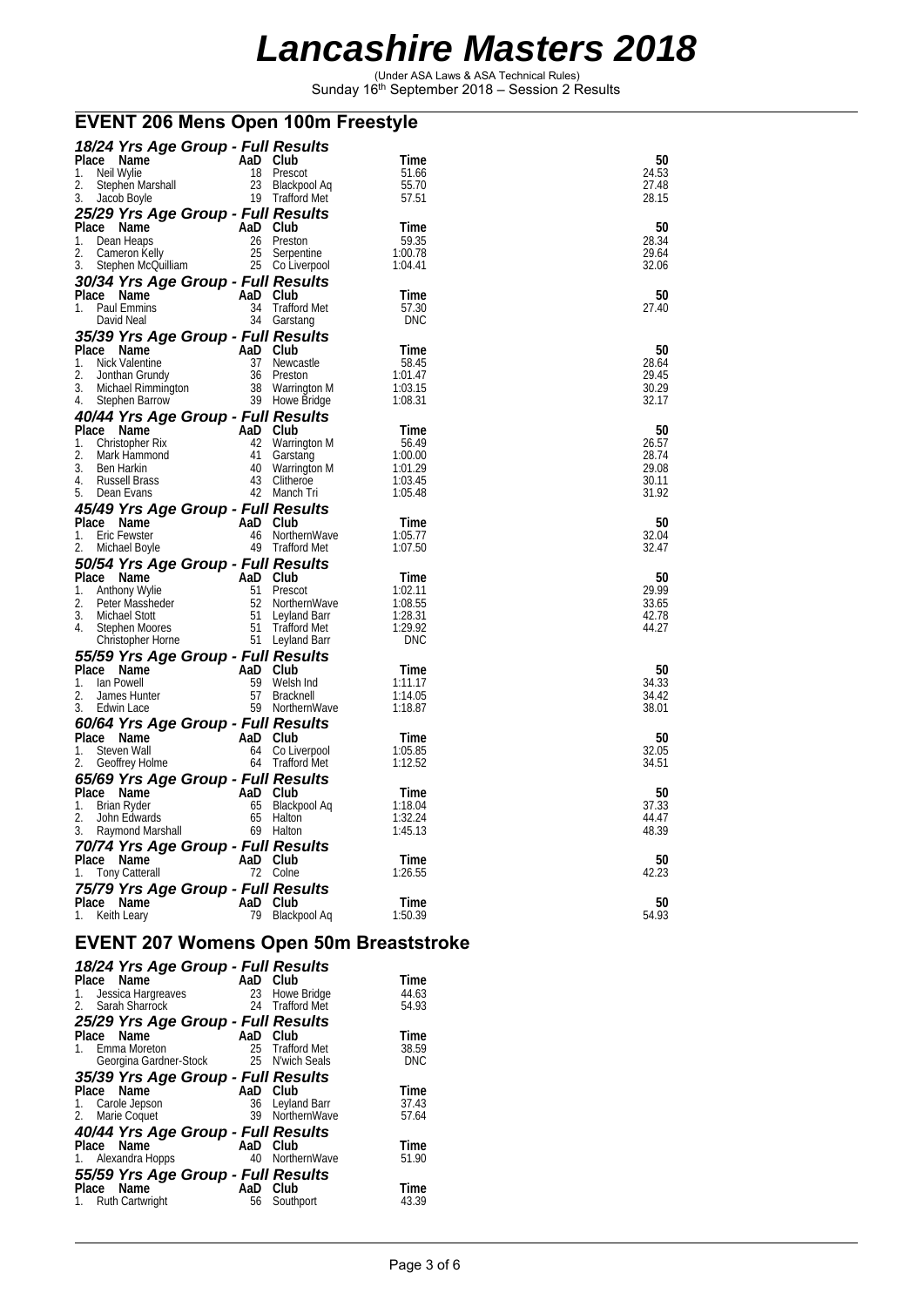(Under ASA Laws & ASA Technical Rules) Sunday 16th September 2018 – Session 2 Results

|             | 70/74 Yrs Age Group - Full Results               |         |                |                                |                                             |                |
|-------------|--------------------------------------------------|---------|----------------|--------------------------------|---------------------------------------------|----------------|
| Place       | Name                                             |         | AaD            | Club                           |                                             | Time           |
| 1.          | <b>Frances Jenkins</b>                           |         | 72<br>71       | Southport                      |                                             | 49.34          |
|             | Patricia Jackson                                 |         |                | East Anglian                   |                                             | <b>DNC</b>     |
|             |                                                  |         |                |                                | <b>EVENT 208 Mens Open 50m Breaststroke</b> |                |
|             | 18/24 Yrs Age Group - Full Results               |         |                |                                |                                             |                |
|             | Place Name                                       |         | AaD Club       |                                |                                             | Time           |
|             | 1. Luke Mallia                                   |         | 19             | <b>Trafford Met</b>            |                                             | 30.28          |
|             | 25/29 Yrs Age Group - Full Results               |         |                |                                |                                             |                |
|             | Place Name                                       |         | AaD<br>26      | Club                           |                                             | Time           |
| 1.<br>2.    | Dean Heaps<br>Carl Naven                         |         | 28             | Preston<br>Hoylake             |                                             | 31.63<br>31.79 |
|             | 30/34 Yrs Age Group - Full Results               |         |                |                                |                                             |                |
|             | Place Name                                       |         | AaD Club       |                                |                                             | Time           |
| 1.          | Jonathan Doyle                                   |         | 33             | Preston                        |                                             | 37.70          |
|             | 35/39 Yrs Age Group - Full Results               |         |                |                                |                                             |                |
|             | Place Name                                       |         | AaD            | Club                           |                                             | Time           |
| 1.          | <b>Phillip Burchell</b>                          |         | 38             | Holywell                       |                                             | 34.33          |
| 2.          | Stephen Barrow                                   |         | 39             | Howe Bridge                    |                                             | 37.18          |
|             | 40/44 Yrs Age Group - Full Results               |         |                |                                |                                             |                |
| Place<br>1. | Name<br>Adam Parkinson                           |         | AaD Club<br>42 | Winsford                       |                                             | Time<br>35.62  |
| 2.          | Matthew Burrows                                  |         | 41             | Leyland Barr                   |                                             | 37.20          |
|             | <b>Ben Harkin</b>                                |         |                | 40 Warrington M                |                                             | DNC            |
|             | 45/49 Yrs Age Group - Full Results               |         |                |                                |                                             |                |
|             | Place Name                                       | na<br>S | AaD Club       |                                |                                             | Time           |
| $1_{-}$     | Christopher Hamer                                |         | 46             | Leyland Barr                   |                                             | 34.66          |
| 2.          | Simon Hall<br>3. Robert Ardron                   |         | 45             | <b>Barrow LD</b><br>49 Preston |                                             | 40.09<br>45.20 |
|             |                                                  |         |                |                                |                                             |                |
|             | 50/54 Yrs Age Group - Full Results<br>Place Name |         | AaD Club       |                                |                                             | Time           |
| 1.          | <b>Michael Stott</b>                             |         | 51             | Leyland Barr                   |                                             | 48.94          |
|             | 55/59 Yrs Age Group - Full Results               |         |                |                                |                                             |                |
|             | Place Name                                       |         | AaD Club       |                                |                                             | Time           |
| 1.          | Anthony Pearson                                  |         | 58             | East Leeds                     |                                             | 37.69          |
|             | 65/69 Yrs Age Group - Full Results               |         |                |                                |                                             |                |
| Place       | Name                                             |         | AaD            | Club                           |                                             | Time           |
|             | 1. Derek Booth                                   |         | 69             | Warrington M                   |                                             | 48.06          |
| 2.          | John Edwards<br>3. Raymond Marshall              |         | 65             | <b>Halton</b><br>69 Halton     |                                             | 49.04<br>55.16 |
|             |                                                  |         |                |                                |                                             |                |
| Place       | 70/74 Yrs Age Group - Full Results<br>Name       |         | AaD            | Club                           |                                             | Time           |
| 1.          | William Dutton                                   |         | 74             | Warrington M                   |                                             | 57.39          |

#### **EVENT 209 Womens Open 100m Backstroke**

| 18/24 Yrs Age Group - Full Results   |                 |         |       |
|--------------------------------------|-----------------|---------|-------|
| Place Name                           | and Club Club   | Time    | 50    |
| 1. Amy Boardman                      | 23 Trafford Met | 1:18.33 | 37.91 |
| 2. Jessica Hargreaves 23 Howe Bridge |                 | 1:21.58 | 39.19 |
| 25/29 Yrs Age Group - Full Results   |                 |         |       |
| Place Name                           | AaD Club        | Time    | 50    |
| 1. Victoria Crawford                 | 28 Blackpool Ag | 1:16.96 | 37.33 |
| 50/54 Yrs Age Group - Full Results   |                 |         |       |
| Place Name                           | AaD Club        | Time    | 50    |
| 1. Judy Brown                        | 54 Warrington M | 1:14.39 | 36.76 |
| 55/59 Yrs Age Group - Full Results   |                 |         |       |
| Place Name                           | AaD Club        | Time    | 50    |
| 1. Karen Barton                      | 58<br>Southport | 1:26.39 | 41.65 |
| 70/74 Yrs Age Group - Full Results   |                 |         |       |
| Place Name                           | AaD Club        | Time    | 50    |
| 1. Frances Jenkins                   | 72<br>Southport | 1:42.14 | 51.32 |
|                                      |                 |         |       |

#### **EVENT 210 Mens Open 100m Backstroke**

| 50<br>Time       |
|------------------|
| 1:02.32<br>30.30 |
|                  |
| 50<br>Time       |
| 33.45<br>1:07.73 |
|                  |
| 50<br>Time       |
| 38.15<br>1:18.55 |
|                  |
| 50<br>Time       |
| 29.77<br>1:01.24 |
| 31.23<br>1:03.87 |
|                  |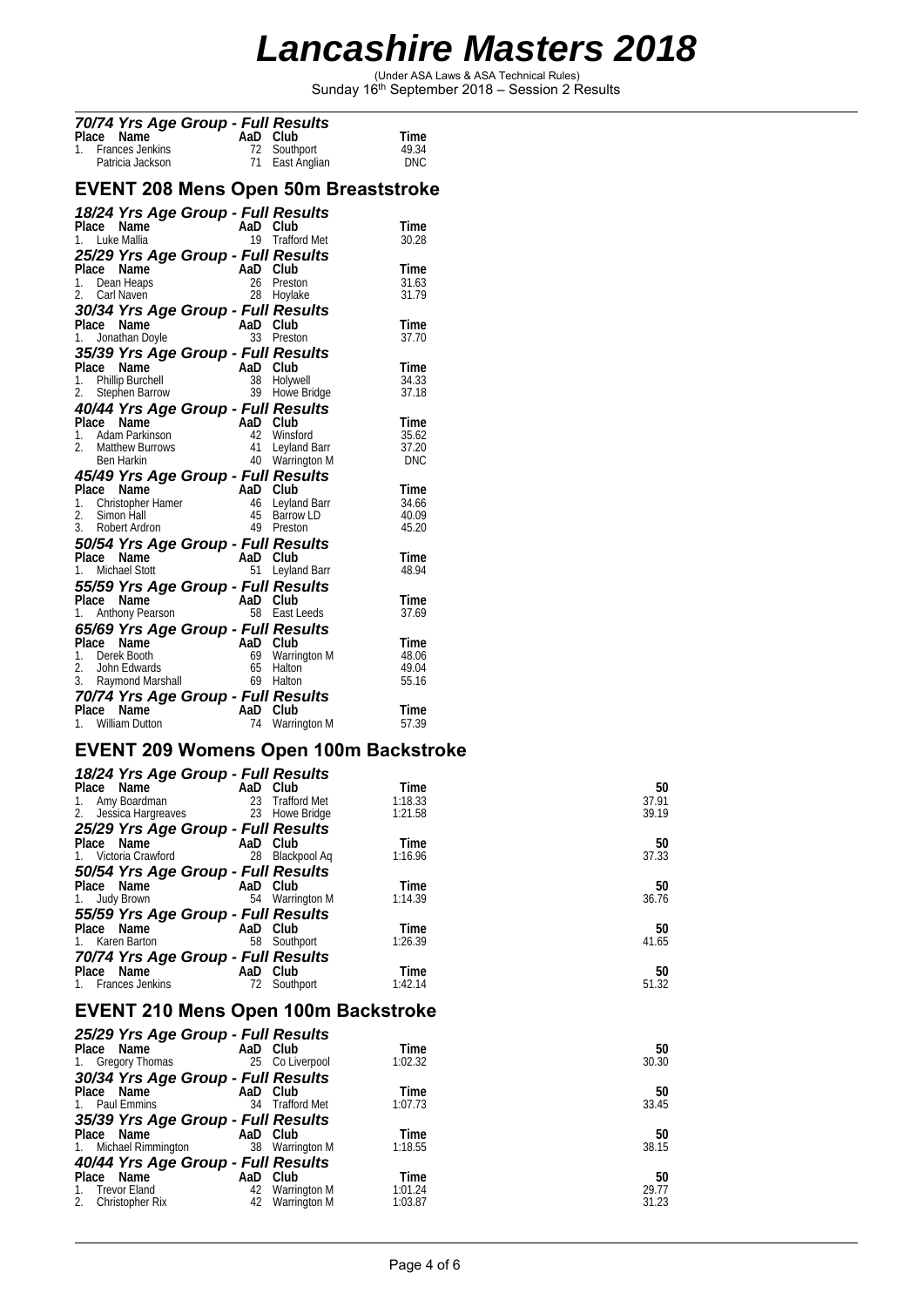(Under ASA Laws & ASA Technical Rules) Sunday 16th September 2018 – Session 2 Results

| 55/59 Yrs Age Group - Full Results                                                                       |                               |                               |                                            |                                |                                |                |                                |                                |
|----------------------------------------------------------------------------------------------------------|-------------------------------|-------------------------------|--------------------------------------------|--------------------------------|--------------------------------|----------------|--------------------------------|--------------------------------|
| Place Name<br>1. Alec Johnson<br>2. Russell Mason<br>2. Russell Mason<br>55 Warrin                       |                               | 56 Trafford Met               | Time<br>1:06.53                            |                                |                                | 50<br>32.31    |                                |                                |
|                                                                                                          |                               | 55 Warrington M               | 1:09.19                                    |                                |                                | 33.90          |                                |                                |
| 65/69 Yrs Age Group - Full Results<br>Place Name                                                         |                               |                               | Time                                       |                                |                                | 50             |                                |                                |
| 1.<br>Derek Booth                                                                                        | AaD Club<br>69 Warrin         | 69 Warrington M               | 1:37.45                                    |                                |                                | 48.30          |                                |                                |
| 70/74 Yrs Age Group - Full Results                                                                       |                               |                               | Time                                       |                                |                                | 50             |                                |                                |
| Place Name<br>1. Neil Jackson 12 South<br>Tony Catteral<br>12 Colne                                      |                               | 72 Southport                  | 1:49.62                                    |                                |                                | 52.34          |                                |                                |
|                                                                                                          |                               |                               | DQ 5                                       |                                |                                |                |                                |                                |
| <b>EVENT 211 Mens/Womens Open 200m IM</b>                                                                |                               |                               |                                            |                                |                                |                |                                |                                |
| <b>MENS 25/29 Yrs Age Group - Full Results</b>                                                           |                               |                               |                                            |                                |                                |                |                                |                                |
| Place Name                                                                                               | AaD Club                      |                               | Time                                       |                                |                                | 50             | 100                            | 150                            |
| 1. Dean Heaps<br><b>MENS 35/39 Yrs Age Group - Full Results</b>                                          |                               | 26 Preston                    | 2:27.71                                    |                                |                                | 31.14          | 1:12.52                        | 1:51.61                        |
|                                                                                                          |                               |                               | Time                                       |                                |                                | 50             | 100                            | 150                            |
| Place Name<br>1. Phillip Burchell<br>1. Phillip Burchell<br>28 Holywell                                  |                               |                               | 2:37.91                                    |                                |                                | 35.43          | 1:19.64                        | 2:01.72                        |
| <b>MENS 45/49 Yrs Age Group - Full Results</b>                                                           |                               |                               |                                            |                                |                                |                |                                |                                |
| <b>Place Name</b><br>1. Philip Croxall <b>AaD</b> Club<br>49 Colne                                       |                               |                               | Time<br>2:48.63                            |                                |                                | 50<br>35.83    | 100<br>1:24.77                 | 150<br>2:12.50                 |
| MENS 50/54 Yrs Age Group - Full Results                                                                  |                               |                               |                                            |                                |                                |                |                                |                                |
| Place Name<br>1. Anthony Wylie                                                                           | AaD Club                      |                               | Time                                       |                                |                                | 50             | 100                            | 150                            |
| 1. Anthony Wylie<br><b>MENS 55/59 Yrs Age Group - Full Results</b>                                       |                               | 51 Prescot                    | 2:31.70                                    |                                |                                | 22.37          | 1:12.40                        | 1:56.48                        |
| Place Name                                                                                               |                               |                               | Time                                       |                                |                                | 50             | 100                            | 150                            |
| <b>Place Name</b><br>1. Mark Jones <b>Canadian Care 1.</b> Mark Jones 58 Warrington M                    |                               |                               | 2:55.47                                    |                                |                                | 40.02          | 1:27.26                        | 2:16.55                        |
| <b>MENS 60/64 Yrs Age Group - Full Results</b>                                                           |                               |                               | Time                                       |                                |                                | 50             | 100                            | 150                            |
| <b>Place Name</b><br>1. Geoffrey Holme<br>1. Geoffrey Holme<br>1. Geoffrey Holme                         |                               |                               | 3:08.08                                    |                                |                                | 37.54          | 1:27.46                        | 2:24.12                        |
| MENS 70/74 Yrs Age Group - Full Results                                                                  |                               |                               |                                            |                                |                                |                |                                |                                |
| Place Name<br>1. Tony Catterall 72 Colne                                                                 |                               |                               | Time<br>3:42.31                            |                                |                                | 50<br>52.28    | 100<br>1:50.18                 | 150<br>2:52.41                 |
| <b>WOMENS 18/24 Yrs Age Group - Full Results</b>                                                         |                               |                               |                                            |                                |                                |                |                                |                                |
|                                                                                                          |                               |                               | <b>Time</b>                                |                                |                                | 50             | 100                            | 150                            |
| <b>Place Name Capacity AaD Club</b><br>1. Jemma Bingham 23 G B Police<br>2. Amy Boardman 23 Trafford Met |                               |                               | 2:42.78<br>2:53.09                         |                                |                                | 33.16<br>38.06 | 1:12.89<br>1:20.40             | 2:02.25<br>2:10.62             |
| <b>WOMENS 25/29 Yrs Age Group - Full Results</b>                                                         |                               |                               |                                            |                                |                                |                |                                |                                |
| Place Name<br>1. Sarah James 26 Co Liverpool                                                             |                               |                               | <u>and the Time</u>                        |                                |                                | 50             | 100                            | 150                            |
|                                                                                                          |                               |                               | 2:48.96                                    |                                |                                | 35.38          | 1:18.00                        | 2:10.80                        |
| <b>WOMENS 30/34 Yrs Age Group - Full Results</b><br>Place Name                                           |                               |                               | Time                                       |                                |                                | 50             | 100                            | 150                            |
| 1. Diane Lee                                                                                             | AaD Club<br>33 Matloc         | 33 Matlock                    | 2:35.56                                    |                                |                                | 33.40          | 1:13.83                        | 1:59.51                        |
| <b>WOMENS 60/64 Yrs Age Group - Full Results</b>                                                         |                               |                               |                                            |                                |                                |                |                                |                                |
| Place Name<br>1. Judith Zolkiewski                                                                       | AaD Club                      | 61 Trafford Met               | Time<br>5:33.22                            |                                |                                | 50<br>1:28.21  | 100<br>2:55.99                 | 150<br>4:23.06                 |
| <b>WOMENS 65/69 Yrs Age Group - Full Results</b>                                                         |                               |                               |                                            |                                |                                |                |                                |                                |
| Place Name                                                                                               | <b>Example 2</b> AaD Club     |                               | Time                                       |                                |                                | 50             | 100                            | 150                            |
| 1. Noreen Edery                                                                                          |                               | 67 East Leeds                 | 3:39.66                                    |                                |                                | 48.24          | 1:45.05                        | 2:46.09                        |
| <b>WOMENS 70/74 Yrs Age Group - Full Results</b><br>Place Name                                           | AaD Club                      |                               | Time                                       |                                |                                | 50             | 100                            | 150                            |
| Patricia Jackson<br>1.                                                                                   |                               | 71 East Anglian               | 3:53.62                                    |                                |                                | 53.57          | 1:54.53                        | 2:59.50                        |
|                                                                                                          |                               |                               | EVENT 212 Mens/Womens Open 1500m Freestyle |                                |                                |                |                                |                                |
|                                                                                                          |                               |                               |                                            |                                |                                |                |                                |                                |
| <b>MENS 30/34 Yrs Age Group - Full Results</b><br>Place Name                                             | AaD Club                      |                               | Time                                       |                                |                                |                |                                |                                |
| David Neal                                                                                               |                               | 34 Garstang                   | <b>DNC</b>                                 |                                |                                |                |                                |                                |
| <b>MENS 35/39 Yrs Age Group - Full Results</b>                                                           |                               |                               |                                            |                                |                                |                |                                |                                |
| Place Name<br>1.<br>Nick Valentine                                                                       | AaD Club                      | 37 Newcastle                  | Time<br>17:27.59                           |                                |                                |                |                                |                                |
| 50m 31.20                                                                                                | 100m 1:04.99                  | 150m 1:39.22                  | 200m 2:13.72                               | 250m 2:48.44                   | 300m 3:23.27                   |                | 350m 3:58.25                   | 400m 4:33.45                   |
| 450m 5:08.60<br>850m 9:51.19                                                                             | 500m 5:43.93<br>900m 10:26.46 | 550m 6:19.05<br>950m 11:01.91 | 600m 6:54.27<br>1000m 11:37.41             | 650m 7:29.60<br>1050m 12:12.48 | 700m 8:05.25<br>1100m 12:47.79 |                | 750m 8:40.73<br>1150m 13:23.22 | 800m 9:15.93<br>1200m 13:58.39 |
| 1250m 14:33.79                                                                                           | 1300m 15:09.17                | 1350m 15:44.58                | 1400m 16:19.96                             | 1450m 16:54.75                 | 1500m 17:27.59                 |                |                                |                                |
| <b>MENS 55/59 Yrs Age Group - Full Results</b><br>Place<br>Name                                          | AaD Club                      |                               | Time                                       |                                |                                |                |                                |                                |
| Mark Jones<br>1.                                                                                         |                               | 58 Warrington M               | 20:09.01                                   |                                |                                |                |                                |                                |
| 50m 36.06<br>450m 5:55.10                                                                                | 100m 1:14.81<br>500m 6:35.87  | 150m 1:54.22<br>550m 7:16.31  | 200m 2:33.82<br>600m 7:57.00               | 250m 3:13.71<br>650m 8:37.47   | 300m 3:53.97<br>700m 9:17.81   |                | 350m 4:34.12<br>750m 9:58.49   | 400m 5:14.41<br>800m 10:39.15  |
| 850m 11:19.70                                                                                            | 900m 12:00.60                 | 950m 12:41.54                 | 1000m 13:22.31                             | 1050m 14:02.84                 | 1100m 14:44.02                 |                | 1150m 15:24.81                 | 1200m 16:05.79                 |
| 1250m 16:47.13                                                                                           | 1300m 17:27.73                | 1350m 18:08.80                | 1400m 18:50.10                             | 1450m 19:30.63                 | 1500m 20:09.01                 |                |                                |                                |